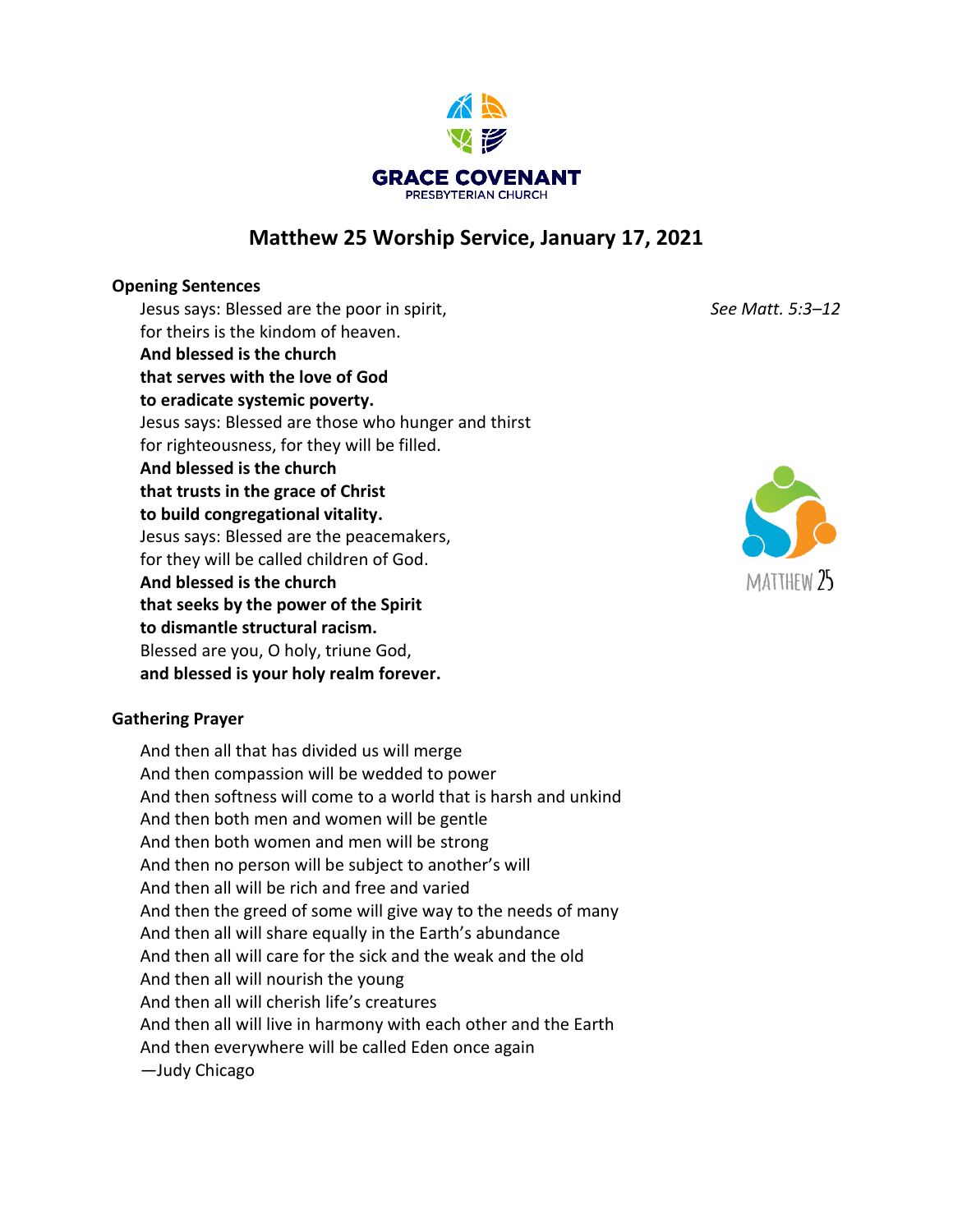| <b>Hymn</b>                                                                                                                                                              | Soon and Very Soon                                                                                                  | Hymn #384                      |
|--------------------------------------------------------------------------------------------------------------------------------------------------------------------------|---------------------------------------------------------------------------------------------------------------------|--------------------------------|
| <b>Confession and Pardon</b>                                                                                                                                             |                                                                                                                     |                                |
| A voice is crying out in the wilderness:<br>Prepare the way of the Lord.                                                                                                 |                                                                                                                     | Matt. 3:3                      |
|                                                                                                                                                                          | Trusting in God's grace, let us confess our sin.                                                                    |                                |
| from your way of truth and life.                                                                                                                                         | Merciful God, we confess that we have wandered                                                                      |                                |
| You call us to share all that we have<br>and deny others their daily bread.                                                                                              | and work together for the common good,<br>but we hoard up treasures for ourselves                                   | <b>Systemic Poverty</b>        |
| You call us to set the captives free<br>and seek justice for the oppressed,<br>but we live in fear of our neighbors<br>and hide ourselves from our own kin.              |                                                                                                                     | <b>Structural Racism</b>       |
| You call us to walk in newness of life<br>and to be witnesses to the resurrection,<br>but we dwell in the valley of dry bones<br>and keep silent about your saving love. |                                                                                                                     | <b>Congregational Vitality</b> |
| Forgive us, God of grace.<br>Set us free from sin, death and fear<br>through Jesus Christ our Lord.                                                                      | so that we may serve you with gladness;                                                                             |                                |
| Hymn:                                                                                                                                                                    | Change My Heart, O God                                                                                              | Hymn #695                      |
|                                                                                                                                                                          | Sung in Spanish, Korean, and English                                                                                |                                |
| Hear the good news:<br>through the gift of the Holy Spirit.                                                                                                              | God's love has been poured into our hearts                                                                          |                                |
| we are forgiven. Thanks be to God.                                                                                                                                       | I declare to you in the name of Jesus Christ,                                                                       |                                |
| <b>Prayer for Illumination</b>                                                                                                                                           |                                                                                                                     |                                |
|                                                                                                                                                                          | Speak to us, O God, with the voice of your Holy Spirit,<br>that we may know the way of Jesus Christ our Lord. Amen. |                                |
| <b>Scripture</b>                                                                                                                                                         | Matthew 25:31-46                                                                                                    |                                |
| <b>Sermon</b>                                                                                                                                                            | Seeing Jesus                                                                                                        | The Rev. Dr. Diane Moffett     |
| <b>Litany of Commitment</b>                                                                                                                                              |                                                                                                                     |                                |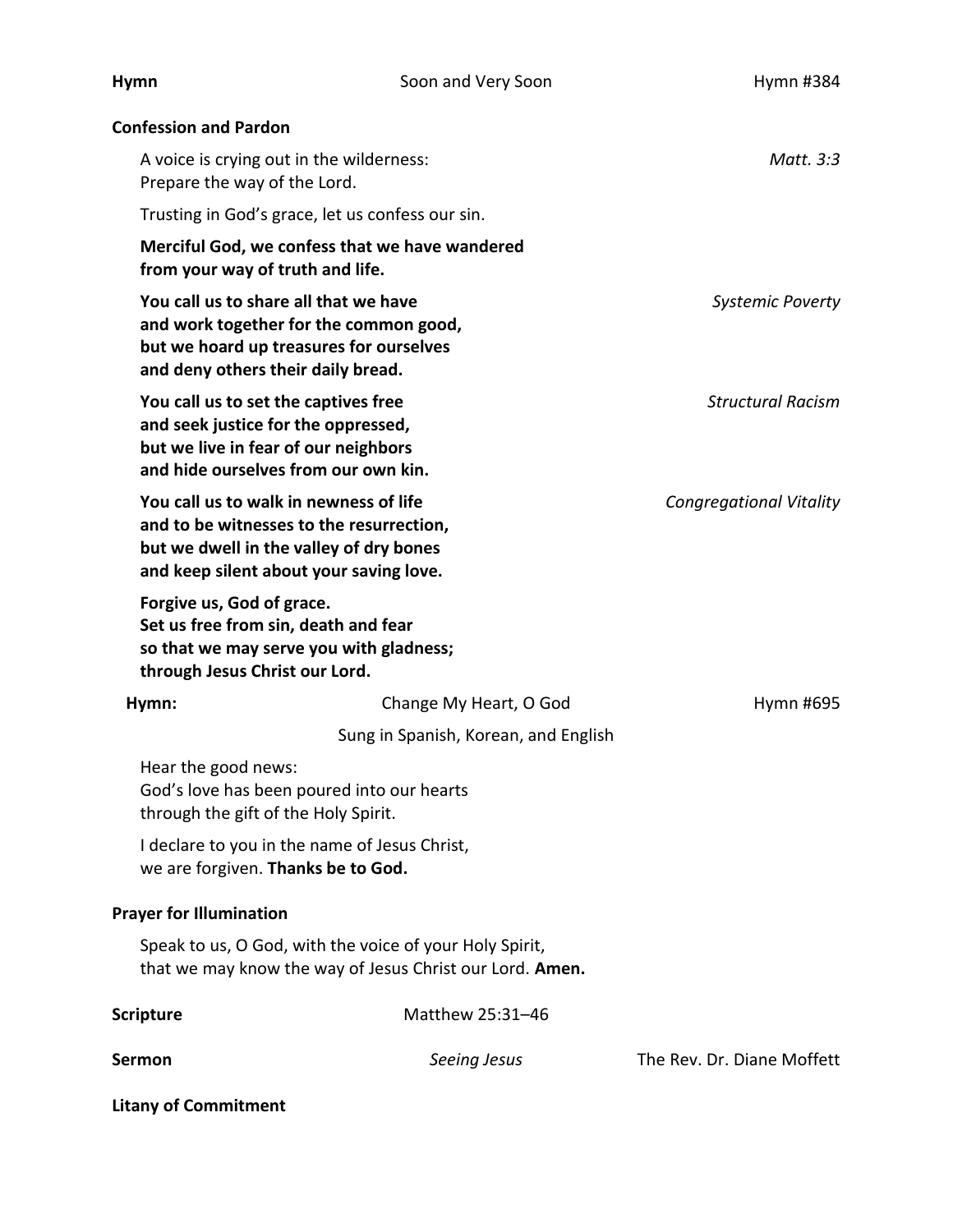### **Hymn:** Come Now, O Prince of Peace Hymn # 103

Sung in Korean

Jesus says: Repent, *Matt. 4:17*  for the realm of heaven has come near.

I invite you, in the name of Christ, to turn from what is evil and turn to what is good, rejecting all that is contrary to the gospel and embracing the vision of the Matthew 25 church.

Do you renounce the evils of systemic poverty and economic exploitation? **We renounce them!** 

Will you devote yourself to doing justice, loving kindness, and walking humbly with your God? **We will, with God's help.** 

Do you renounce the sins of structural racism and white supremacy? **We renounce them!** 

Will you devote yourself to breaking down the walls of hostility that separate us from one another? **We will, with God's help.** 

Do you renounce the ways of fear, isolation and scarcity in the church? **We renounce them!** 

Will you devote yourself to the church's teaching and fellowship, to the breaking of bread and the prayers? **We will, with God's help.** 

**Affirmation of Faith** *A Brief Statement of Faith (excerpts)* 

We trust in Jesus Christ, fully human, fully God. **Jesus proclaimed the reign of God:** *Systemic Poverty* **preaching good news to the poor and release to the captives.** 

We trust in God, whom Jesus called Abba, Father. **In sovereign love God created the world good** *Structural Racism* **and makes everyone equally in God's image to live as one community.**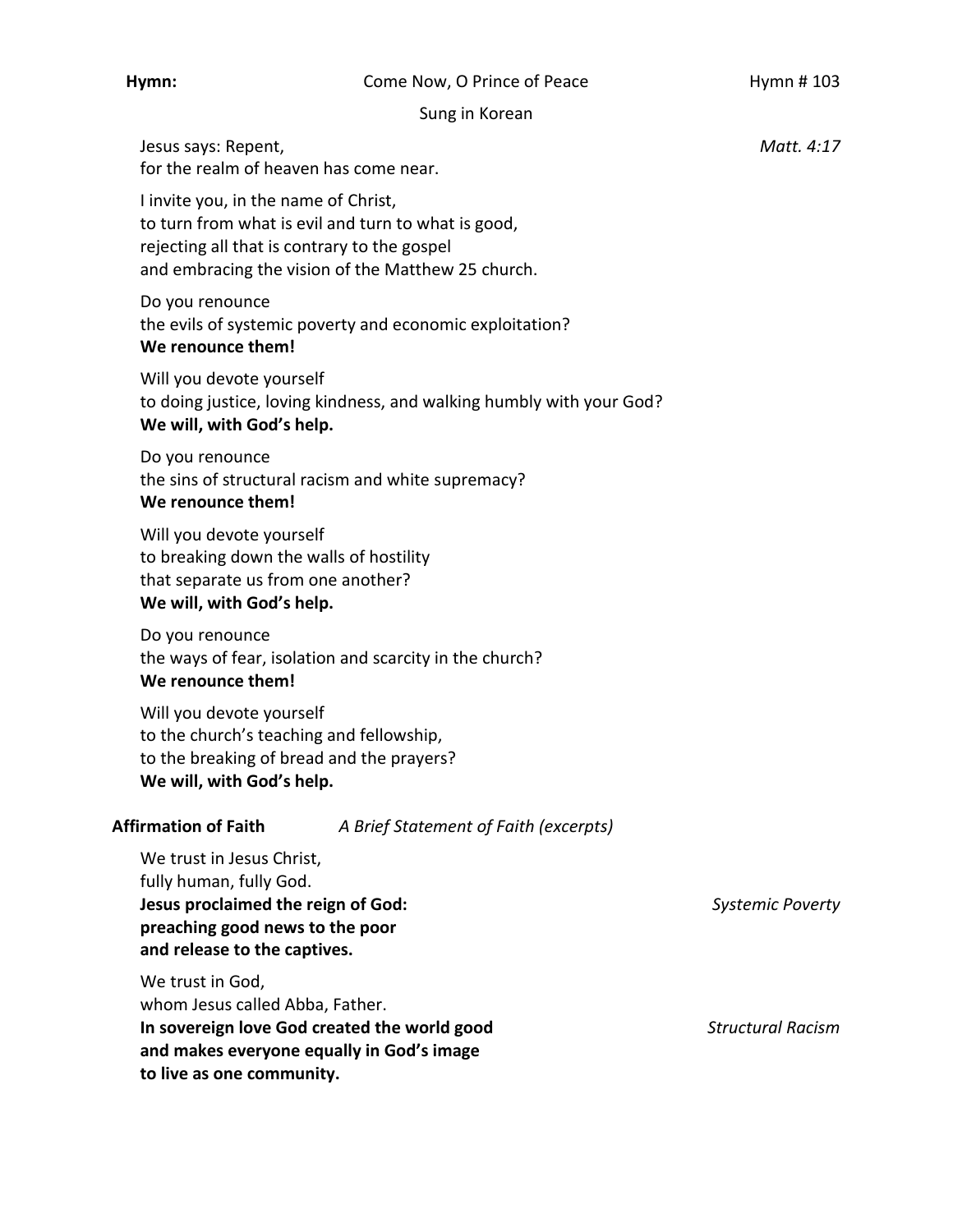| We trust in God the Holy Spirit,<br>everywhere the giver and renewer of life.<br>The Spirit justifies us by grace through faith<br>and binds us together with all believers<br>in the one body of Christ, the Church.                                                                                                                                                                                                    |                                      | <b>Congregational Vitality</b> |
|--------------------------------------------------------------------------------------------------------------------------------------------------------------------------------------------------------------------------------------------------------------------------------------------------------------------------------------------------------------------------------------------------------------------------|--------------------------------------|--------------------------------|
| With believers in every time and place,<br>we rejoice that nothing in life or in death<br>can separate us from the love of God<br>in Jesus Christ our Lord.                                                                                                                                                                                                                                                              |                                      |                                |
| <b>Offering</b>                                                                                                                                                                                                                                                                                                                                                                                                          |                                      |                                |
| Jesus says: The realm of heaven has come near.<br>Freely you have received; therefore, freely give.                                                                                                                                                                                                                                                                                                                      |                                      | Matt. 10:7-8                   |
| Let us offer our lives to the Lord.                                                                                                                                                                                                                                                                                                                                                                                      |                                      |                                |
| Anthem                                                                                                                                                                                                                                                                                                                                                                                                                   | Jesus, Be with Us                    |                                |
| <b>Prayer of Thanksgiving</b>                                                                                                                                                                                                                                                                                                                                                                                            |                                      |                                |
| We give you thanks and praise, O Lord:<br>You have created us in your own image.<br>You have claimed us as your beloved people.<br>You have called us to be a blessing for others.<br>Use the gifts of your good creation<br>and the works of our hands<br>to lift up the oppressed,<br>break down dividing walls,<br>and build up your church;<br>all in the name and for the sake<br>of Jesus Christ our Savior. Amen. |                                      |                                |
| <b>Hymn</b>                                                                                                                                                                                                                                                                                                                                                                                                              | When the Lord Redeems the Very Least | Hymn #852                      |
| <b>Blessing and Charge</b>                                                                                                                                                                                                                                                                                                                                                                                               |                                      |                                |
| The God who was and is and is to come<br>is with us in Christ Jesus.<br>The blessing of the triune God<br>be with you all. Alleluia!                                                                                                                                                                                                                                                                                     |                                      | Matt. 1:23; 28:20              |
| Jesus says: Remember, I am with you always,<br>to the end of the age. Thanks be to God.                                                                                                                                                                                                                                                                                                                                  |                                      |                                |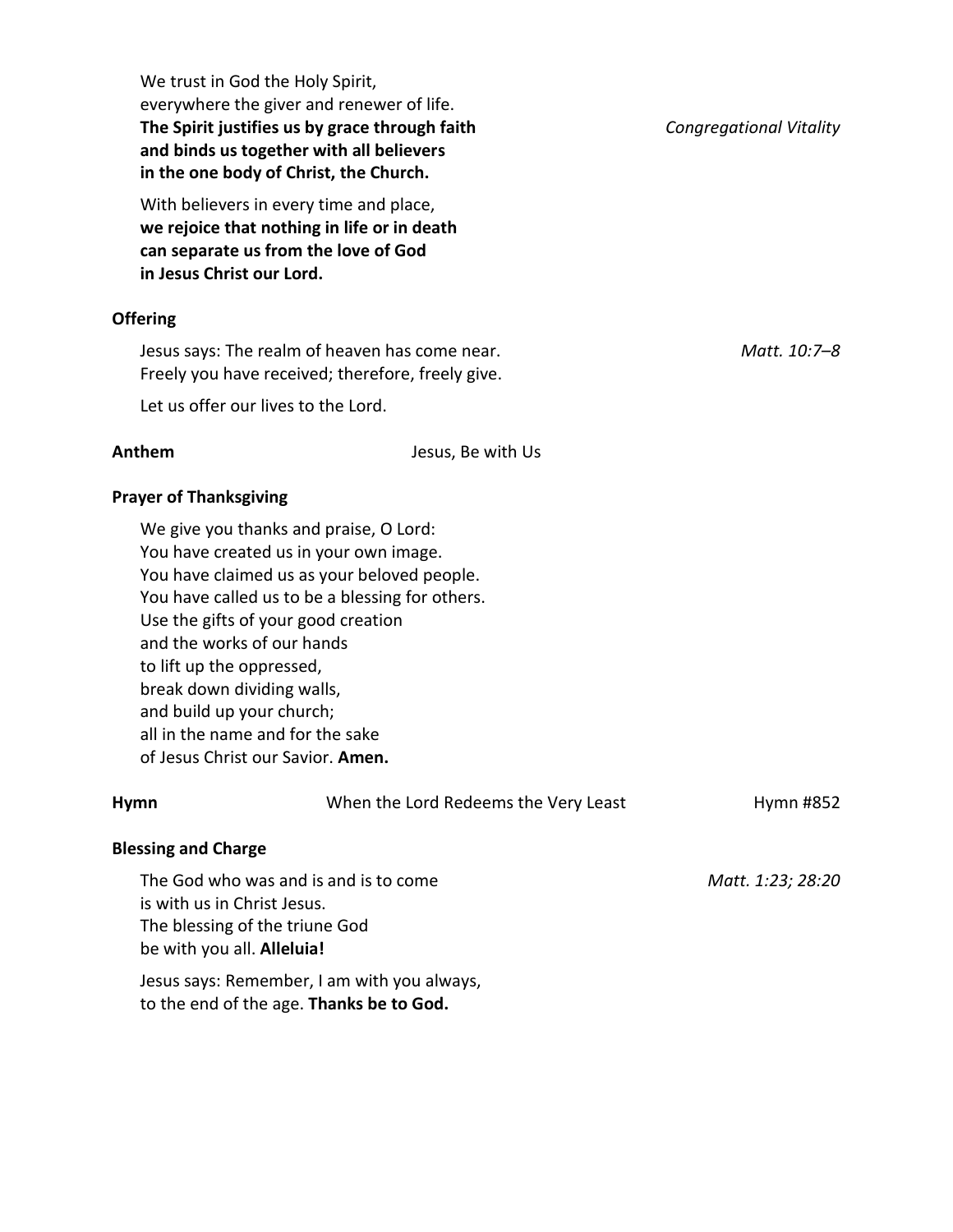## A Choral Reading of Matthew 25:31–46 (New Revised Standard Version)

*The reading is arranged for four voices (A, B, C, and D); alternately, the bold type may be spoken in unison by a group, perhaps divided into right- and left-hand sides. Note that Jesus is speaking about himself in the third person in this passage: Jesus is the Narrator* and *the figure of the King/Shepherd (or Son of Man), although this script assigns two different voices to those roles.*

*The highlighted words are read in multiple languages.* 

| A Narrator (Jesus):     | <sup>31</sup> "When the Son of Man comes in his glory, and all the angels with him,<br>then he will sit on the throne of his glory. <sup>32</sup> All the nations will be<br>gathered before him, and he will separate people one from another as a<br>shepherd separates the sheep from the goats, <sup>33</sup> and he will put the<br>sheep at his right hand and the goats at the left. <sup>34</sup> Then the king will say<br>to those at his right hand, |
|-------------------------|-----------------------------------------------------------------------------------------------------------------------------------------------------------------------------------------------------------------------------------------------------------------------------------------------------------------------------------------------------------------------------------------------------------------------------------------------------------------|
| B King/Shepherd:        | 'Come, you that are blessed by my Father, inherit the kingdom prepared<br>for you from the foundation of the world; <sup>35</sup> for <b>I was hungry</b> and you<br>gave me food, I was thirsty and you gave me something to drink, I was a<br>stranger and you welcomed me, <sup>36</sup> I was naked and you gave me clothing,<br>I was sick and you took care of me, I was in prison and you visited me.'                                                   |
| A Narrator (Jesus):     | <sup>37</sup> Then the righteous will answer him,                                                                                                                                                                                                                                                                                                                                                                                                               |
|                         | C Sheep/Right Hand: 'Lord, when was it that we saw you hungry and gave you food, or thirsty<br>and gave you something to drink? $38$ And when was it that we saw you a<br>stranger and welcomed you, or naked and gave you clothing? 39 And<br>when was it that we saw you sick or in prison and visited you?'                                                                                                                                                  |
| A Narrator (Jesus):     | <sup>40</sup> And the king will answer them,                                                                                                                                                                                                                                                                                                                                                                                                                    |
| <b>B King/Shepherd:</b> | 'Truly I tell you, just as you did it to one of the least of these who are<br>members of my family, you did it to me.'                                                                                                                                                                                                                                                                                                                                          |
| A Narrator (Jesus):     | <sup>41</sup> Then he will say to those at his left hand,                                                                                                                                                                                                                                                                                                                                                                                                       |
| B King/Shepherd:        | 'You that are accursed, depart from me into the eternal fire prepared for<br>the devil and his angels; <sup>42</sup> for <b>I was hungry</b> and you gave me no food, <b>I</b><br>was thirsty and you gave me nothing to drink, <sup>43</sup> I was a stranger and you<br>did not welcome me, naked and you did not give me clothing, sick and in<br>prison and you did not visit me.'                                                                          |
| A Narrator (Jesus):     | <sup>44</sup> Then they also will answer,                                                                                                                                                                                                                                                                                                                                                                                                                       |
| D Goats/Left Hand:      | 'Lord, when was it that we saw you hungry or thirsty or a stranger or<br>naked or sick or in prison, and did not take care of you?'                                                                                                                                                                                                                                                                                                                             |
| A Narrator (Jesus):     | <sup>45</sup> Then he will answer them,                                                                                                                                                                                                                                                                                                                                                                                                                         |
| <b>B King/Shepherd:</b> | 'Truly I tell you, just as you did not do it to one of the least of these, you<br>did not do it to me.'                                                                                                                                                                                                                                                                                                                                                         |
| A Narrator (Jesus):     | <sup>46</sup> And these will go away into eternal punishment, but the righteous into<br>eternal life."                                                                                                                                                                                                                                                                                                                                                          |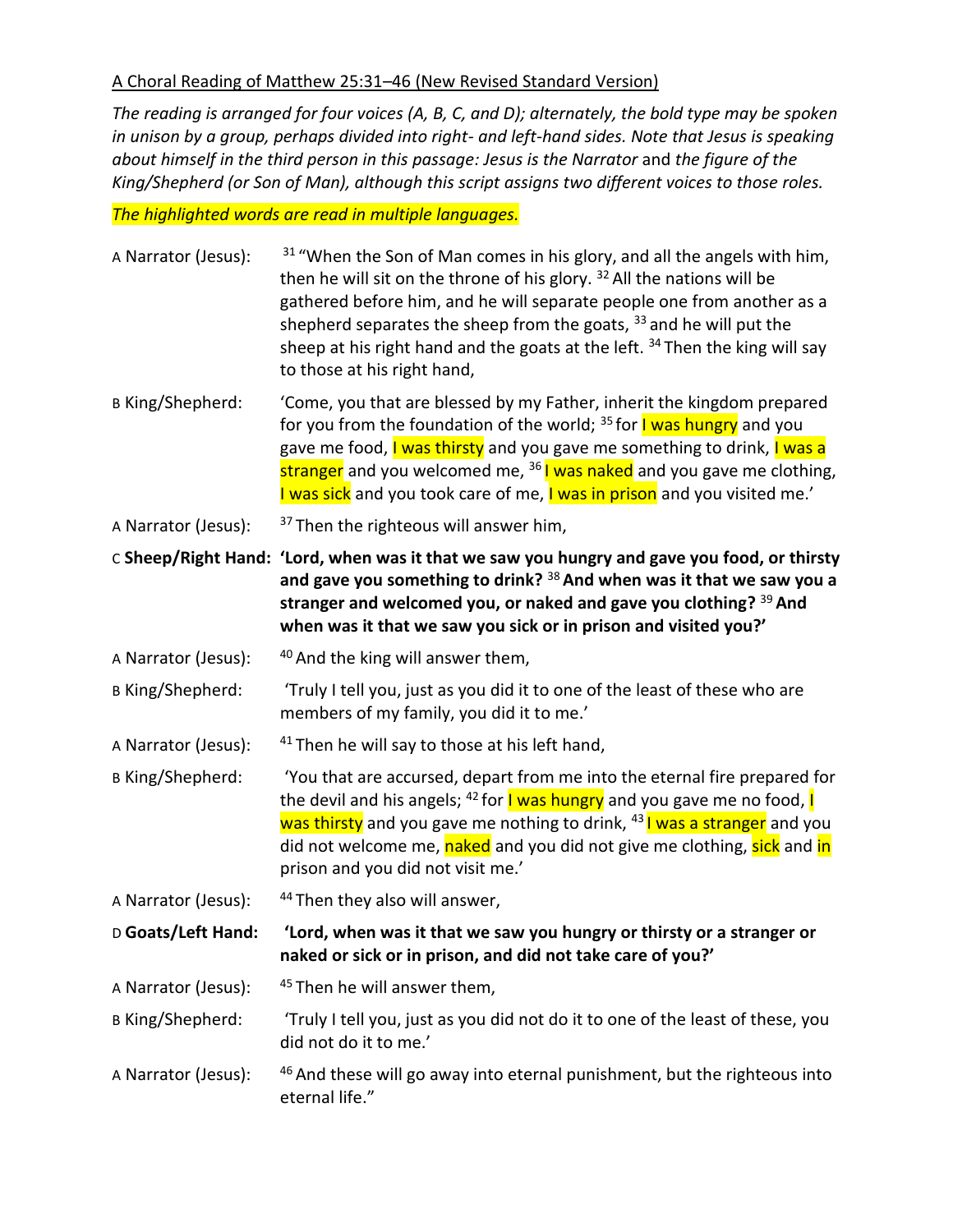## **Acknowledgements**

*Merging Poem* by Judy Chicago. © Judy Chicago. Used by permission *Soon and Very Soon* Text and Music by Andraé Crouch. © 1976 Crouch Music and Bud John Songs (admin. EMICMGPublishing.com) Permission for use and livestreaming under CCLI License #1486799. All rights reserved.

*Come Now, O Prince of Peace* Text by Geonyong Lee, English translation by Marion Pope. Music by Geonyong Lee. Text and music © 1988 Geoyong Lee. Permission for use and livestreaming under OneLicense.net #A-715359. All rights reserved.

*Change my Heart, O God* Text: English and Spanish by Eddie Espinosa, Korean translation: The United Methodist Hymnal Committee, 2001. Music by Eddie Espinosa. Text and music © 1982 Mercy/Vineyard Publishing (Administered in North America Music Services). Permission for use and livestreaming under OneLicense.net #A-715359. All rights reserved.

*When the Lord Redeems the Very Least* Text: Sylvia Dunstan. Music: Albert Brumley. Text © 1991 GIA Publications, Inc. Music © 1932 Hartford Music Co., renewed 1960 Albert Brumley & Sons (admin ClearBox Rights) Permission for use and livestreaming under OneLicense.net #A-715359. All rights reserved.

*Jesus, Be With Us* Text and music by David Gambrell © 2020. Musical arrangement by Phillip Morgan © 2020. Used by permission.

# **Worship Service Participants – National Leadership of the PC(USA)**

# **Preacher:**

The Rev. Dr. Diane Givens Moffett, President/Executive Director, Presbyterian Mission Agency

# **Liturgical Leaders:**

The Rev. Dr. J. Herbert Nelson, II, Stated Clerk of the Presbyterian Church (U.S.A.) Ruling Elder Elona Street-Stewart,

 Co-Moderator of the 224th PC(USA) General Assembly The Rev. Gregory Jerome Bentley, Co-Moderator of the 224th PC(USA) General Assembly Princeton Abaraoha (*Igbo*) Rafael Viana (*Portuguese*) Denise Anderson Moongil Cho (*Korean*) David Gambrell Laurie Kraus William McConnell